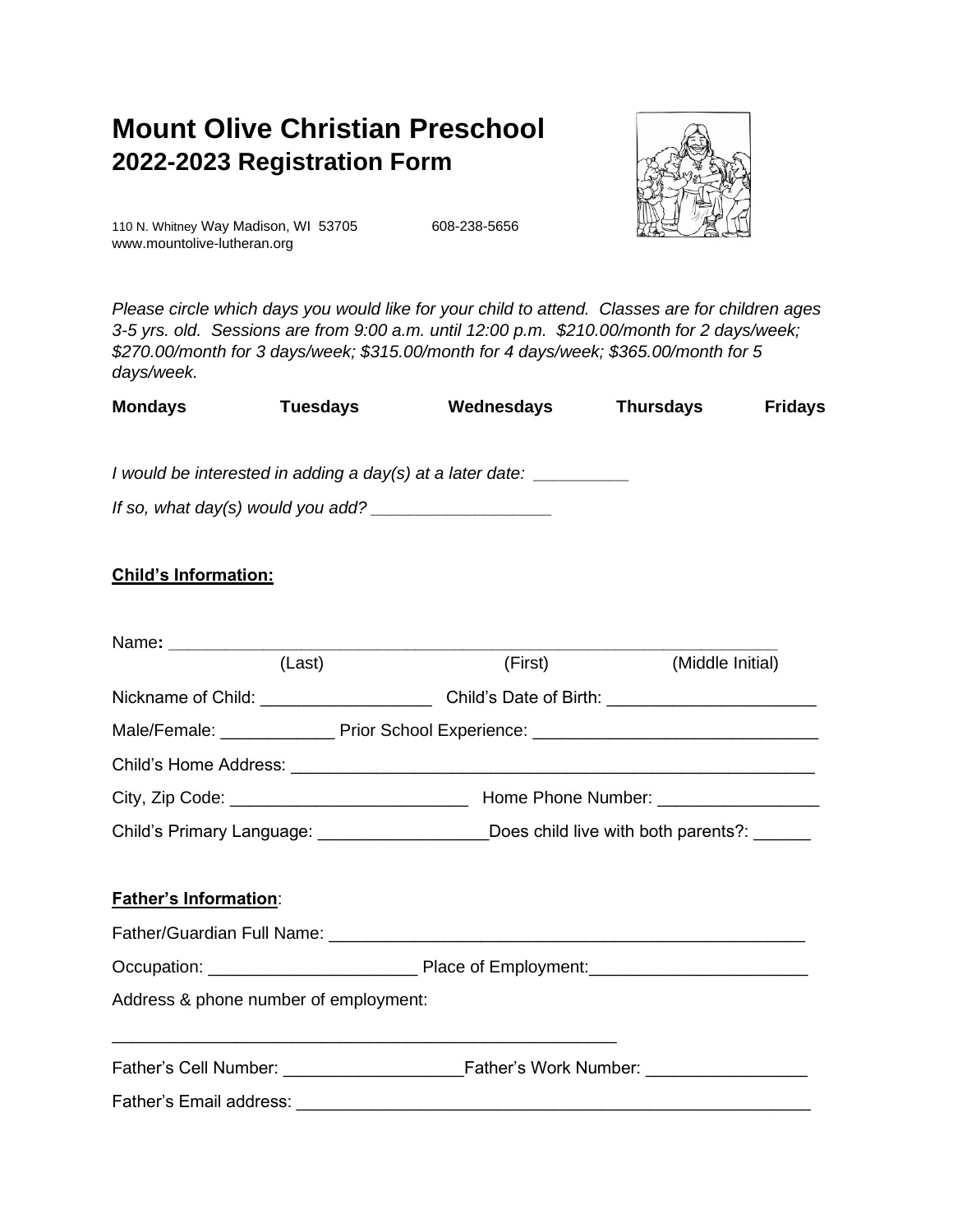| <b>Mother's Information:</b>                   |                                                                                   |
|------------------------------------------------|-----------------------------------------------------------------------------------|
|                                                |                                                                                   |
|                                                |                                                                                   |
| Address & phone number of employment:          |                                                                                   |
|                                                | Mother's Cell Number: _________________________Mother's Work Number: ____________ |
|                                                |                                                                                   |
|                                                |                                                                                   |
|                                                |                                                                                   |
| <b>Emergency Contact (other than parents):</b> |                                                                                   |
|                                                |                                                                                   |
| Relationship to child: ______________          |                                                                                   |
|                                                |                                                                                   |
|                                                | Home phone: _______________________________Cell number: _________________________ |
|                                                |                                                                                   |
|                                                |                                                                                   |
|                                                |                                                                                   |
| Relationship to child: ______________          |                                                                                   |
|                                                |                                                                                   |
|                                                |                                                                                   |
|                                                |                                                                                   |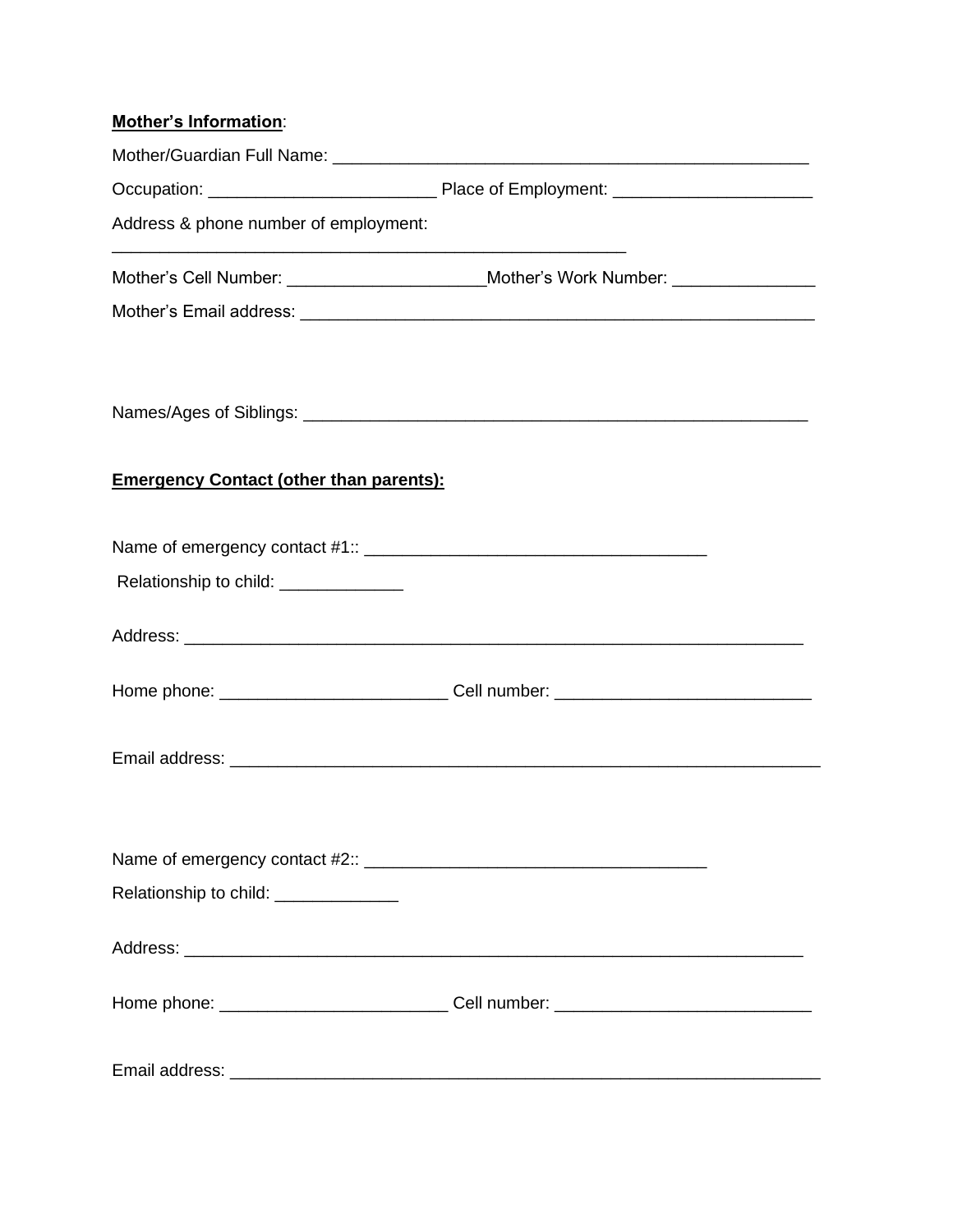**Authorized Pick-up Persons:** Other than parents, persons who are authorized to pick up the child. If none, write (none)

| Phone: (____)______________                                                       |
|-----------------------------------------------------------------------------------|
|                                                                                   |
|                                                                                   |
| Relationship to Child:<br><u>[</u> [11][12] Relationship to Child:                |
|                                                                                   |
| Phone: $(\_\_)$                                                                   |
|                                                                                   |
|                                                                                   |
| Relationship to Child: ______________________                                     |
|                                                                                   |
| Phone: (____)________________                                                     |
|                                                                                   |
| How did you hear about Mount Olive Christian Preschool? ________________________  |
| Religious Affiliation: _____________________ Member At: ________________________  |
| Is your child baptized?: _________Date: ____________What Church?: ______________  |
| Would you like to learn more about Mount Olive Lutheran Church? _____Yes _____No  |
| Would you like to learn more about Mount Olive Lutheran School? _____ Yes ____ No |

\_\_\_\_\_\_\_\_\_\_\_\_\_\_\_\_\_\_\_\_\_\_\_\_\_\_\_\_\_\_\_\_\_\_\_\_\_\_\_\_\_\_\_\_\_\_\_\_\_\_\_\_\_\_\_\_\_\_\_\_\_\_\_\_\_\_\_\_\_\_\_\_\_\_\_\_

**Physician/Medical Facility Information:**

Name of Child's Doctor/\_\_\_\_\_\_\_\_\_\_\_\_\_\_\_\_\_\_\_\_\_\_\_\_\_\_\_\_\_\_\_\_\_\_\_\_\_\_\_\_\_\_\_\_\_\_\_\_\_\_\_\_\_\_\_\_\_

Address/Phone Number of Doctor: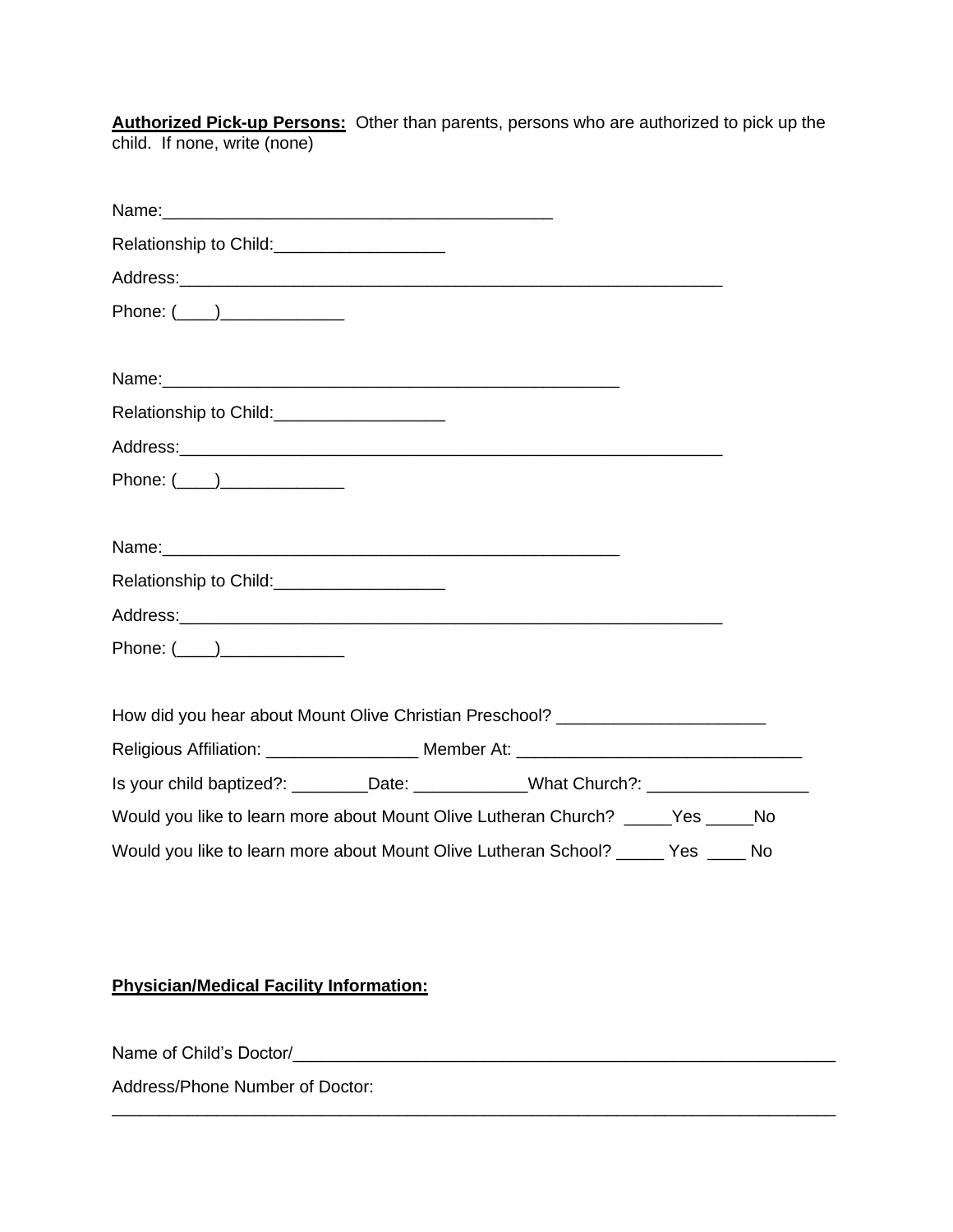Preferred Hospital and Address/Phone Number:

\_\_\_\_\_\_\_\_\_\_\_\_\_\_\_\_\_\_\_\_\_\_\_\_\_\_\_\_\_\_\_\_\_\_\_\_\_\_\_\_\_\_\_\_\_\_\_\_\_\_

Describe any allergies or other special physical or emotional needs your child may have

\_\_\_\_\_\_\_\_\_\_\_\_\_\_\_\_\_\_\_\_\_\_\_\_\_\_\_\_\_\_\_\_\_\_\_\_\_\_\_\_\_\_\_\_\_\_\_\_\_\_\_\_\_\_\_\_\_\_\_\_\_\_\_\_\_\_\_\_\_\_\_\_\_\_\_\_

Does your child currently take any medications?\_\_\_\_\_\_\_\_\_\_\_\_\_\_\_\_\_\_\_\_\_\_\_\_\_\_\_\_\_\_\_\_\_

| Does your child have any food allergies?: |
|-------------------------------------------|
|-------------------------------------------|

\_\_\_\_\_\_\_\_\_\_\_\_\_\_\_\_\_\_\_\_\_\_\_\_\_\_\_\_\_\_\_\_\_\_\_\_\_\_\_\_\_\_\_\_\_\_\_\_\_\_\_\_\_\_\_\_\_\_\_\_\_\_\_\_\_\_\_\_\_\_\_\_\_

Does your child have any medical conditions or physical limitations?:\_\_\_\_\_\_\_\_\_\_\_\_\_\_\_\_\_

| -- |  |
|----|--|
|    |  |

o ligive consent for emergency medical care or treatment to be used only if I cannot be reached immediately

#### **Permissions/Authorizations:**

| Yes | in No     | I give consent for pictures of my child to be used for display in the<br>church/school                                                                                                                                                                      |
|-----|-----------|-------------------------------------------------------------------------------------------------------------------------------------------------------------------------------------------------------------------------------------------------------------|
| Yes | in No     | I give consent for my child's pictures to be used for advertising<br>purposes (Facebook, Website)                                                                                                                                                           |
|     | Yes No    | I have had an opportunity to review the policies of this childcare<br>center and a summary of the Wisconsin Rules for Licensing Child<br><b>Care Centers</b>                                                                                                |
|     | Yes No    | I give permission for my child to participate in ____transported or<br>walking field trips and other activities during operating hours                                                                                                                      |
| Yes | <b>No</b> | I have been informed of the number of pets in the center<br>and their degree of contact with the enrolled children. NOTE: If<br>pets are added after a child is enrolled, parents shall be notified in<br>writing prior to the pet's addition to the center |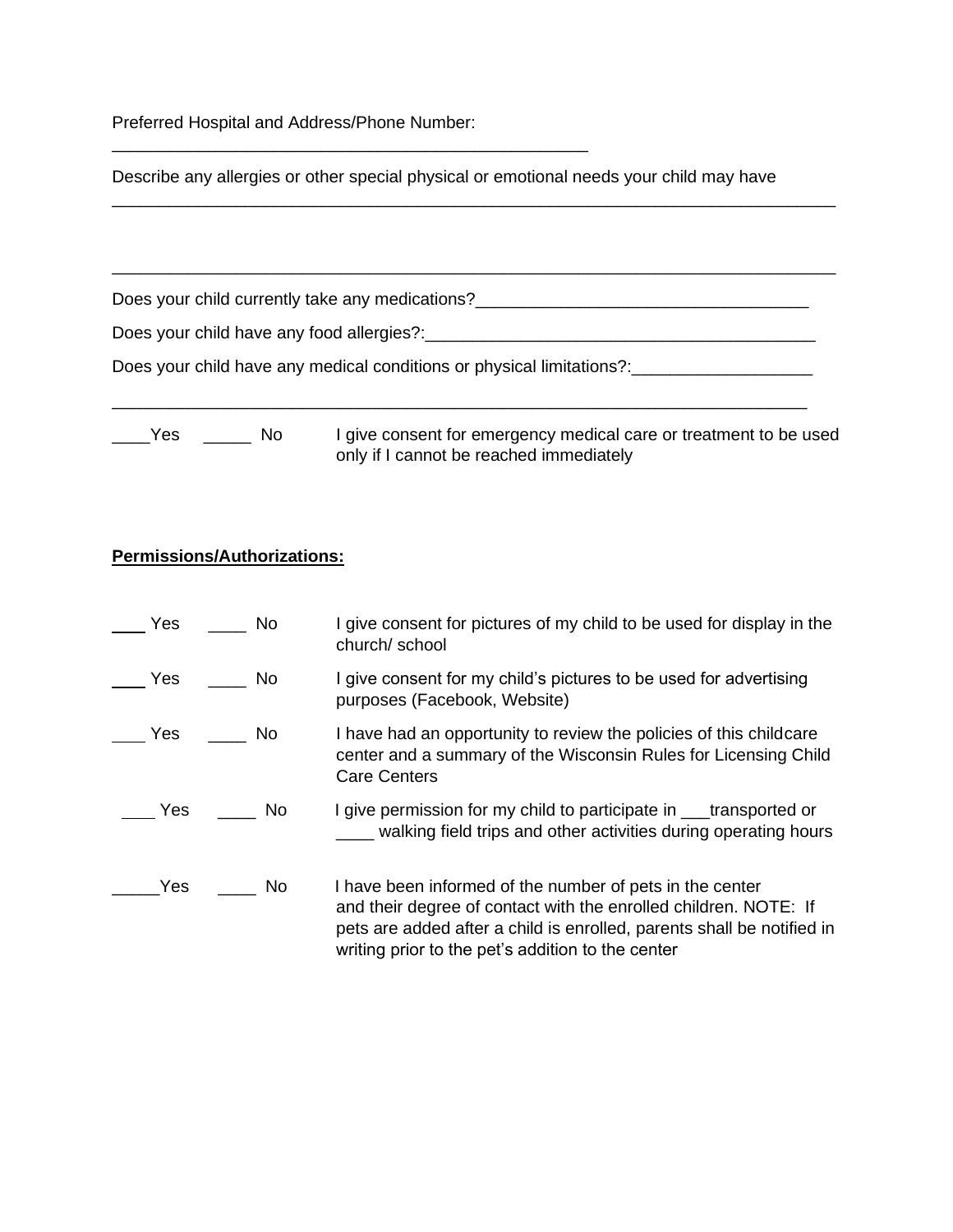#### **Parent Handbook Agreement and Goals/Expectations Release**

By initialing this line, **No. 1. I acknowledge that I have read the Mount Olive Christian** Preschool Parent Handbook and that I agree to abide by all policies and procedures stated therein.

Parent Signature:

| ---<br>-<br>______ |
|--------------------|
|--------------------|

By initialing this line, **No. 1. I acknowledge that I have read the Mount Olive Christian** Preschool Goals and Expectations Handout and that I agree to abide by all policies and procedures stated therein.

Parent Signature:

 $\blacksquare$   $\blacksquare$   $\blacksquare$   $\blacksquare$   $\blacksquare$   $\blacksquare$   $\blacksquare$   $\blacksquare$   $\blacksquare$   $\blacksquare$   $\blacksquare$   $\blacksquare$   $\blacksquare$   $\blacksquare$   $\blacksquare$   $\blacksquare$   $\blacksquare$   $\blacksquare$   $\blacksquare$   $\blacksquare$   $\blacksquare$   $\blacksquare$   $\blacksquare$   $\blacksquare$   $\blacksquare$   $\blacksquare$   $\blacksquare$   $\blacksquare$   $\blacksquare$   $\blacksquare$   $\blacksquare$   $\blacks$ 

#### **Forms/Paperwork:**

By initialing this line, **I** acknowledge that I am responsible for all paperwork to be on file before the first day of school for my child to attend. I understand that if all required forms are not completed and on file in the preschool office, my child may not attend until all paperwork is completed.

Parent Signature:

\_\_\_\_\_\_\_\_\_\_\_\_\_\_\_\_\_\_\_\_\_\_\_\_\_\_\_\_\_\_\_\_\_\_\_\_\_\_\_\_\_\_\_Date:\_\_\_\_\_\_\_\_\_\_\_\_\_\_\_\_\_\_\_\_\_\_\_\_\_\_

## **Registration & Tuition Expectations:**

By initialing this line,\_\_\_\_\_\_\_ I acknowledge that I understand that in order for my child to have a guaranteed placement into Mount Olive Christian Preschool, I must pay the non-refundable registration fee of **\$100.00.** This fee needs to be included with this form and I must indicate which days I want my child to attend.

| Parent Signature: | )ate |  |
|-------------------|------|--|
|                   |      |  |